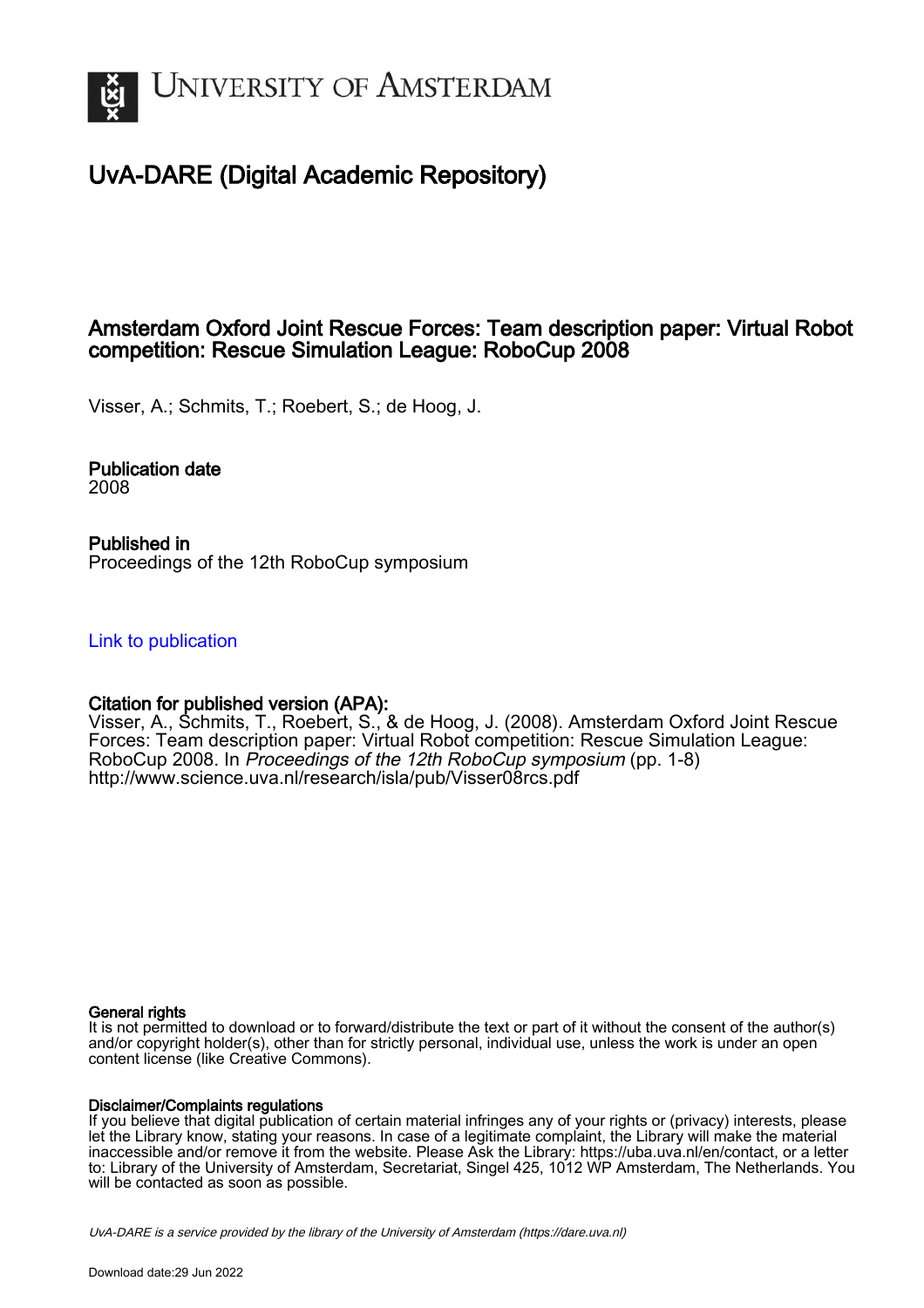## Amsterdam Oxford Joint Rescue Forces Team Description Paper Virtual Robot competition Rescue Simulation League RoboCup 2008

Arnoud Visser<sup>1</sup>, Tijn Schmits<sup>1</sup>, Steven Roebert<sup>1</sup>, and Julian de Hoog<sup>2</sup>

 $^{\rm 1}$ Universiteit van Amsterdam, 1098 SJ Amsterdam, the Netherlands  $^2\,$  Oxford University Computing Laboratory, Parks Road, Oxford OX1 3QD, UK

Abstract. With the progress made in active exploration, the robots of the Joint Rescue Forces are capable of making deliberative decisions about the frontiers to be explored. The robots select the frontiers having maximum information gain, taking into account potential communication limitations. The robots incorporate the positions of their team mates into their decisions, to optimize the gain for the team as a whole. Active exploration is based on a shared occupancy map, which is generated online. The images of the omnidirectional camera can be used to automatically detect victims and to add additional information to the map.

## Introduction

The RoboCup Rescue competitions provide benchmarks for evaluating robot platforms' usability in disaster mitigation. Research groups should demonstrate their ability to deploy a team of robots that explore a devastated area and locate victims. The Virtual Robots competition, part of the Rescue Simulation League, is a platform to experiment with multi-robot algorithms for robot systems with advanced sensory and mobility capabilities. The developed algorithms should be directly portable to fieldable systems, as demonstrated by several of the participating teams [1].

This year, shared interest in the application of machine learning techniques to multi-robot settings has led to a joint effort between the laboratories of Oxford and Amsterdam.

## 1 Team Members

UsarCommander was originally developed by Bayu Slamet and all other contributions have been built into his framework.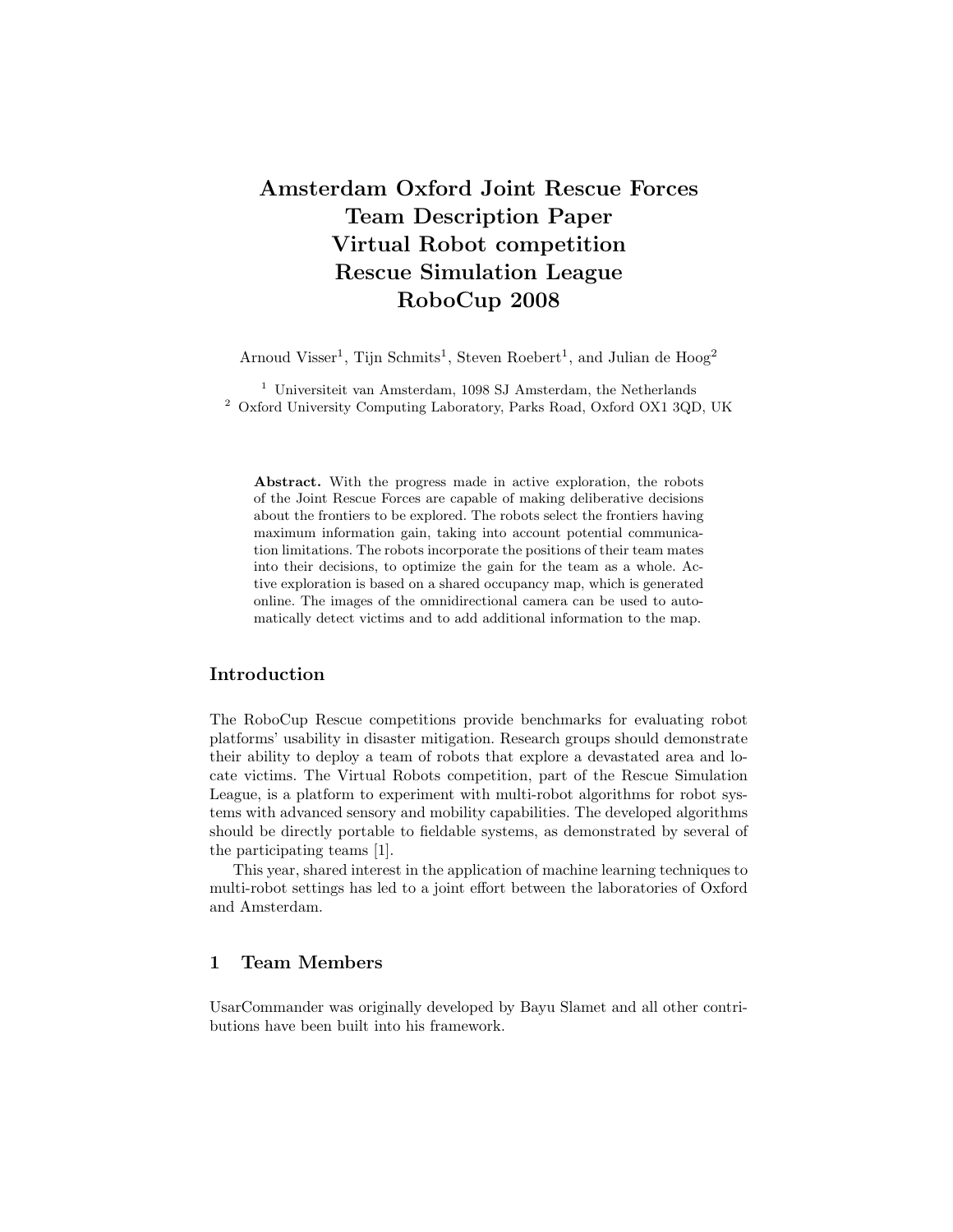The following contributions have been made by current and past team members:

| <b>Arnoud Visser</b>   | : supervision [1], exploration & navigation algorithms [2], com-<br>munication protocol [3]                                                                       |
|------------------------|-------------------------------------------------------------------------------------------------------------------------------------------------------------------|
| Bayu Slamet            | : GUI, real time visualization [4], several scan matching algo-<br>rithms, manifold-SLAM $[5, 6]$ , communication protocol $[3]$ , ex-<br>ploration behaviors [2] |
| Max Pfingsthorn        | : off-line rendering, several scan matching algorithms, manifold-<br>$SLAM$ , navigation behaviors [5, 6]                                                         |
| Tijn Schmits           | $:$ image processing, victim detection [4], sensor development [7],<br>GUI, communication protocol                                                                |
| Xingrui-Ji et al.      | : occupancy grid map interpretation, beyond frontier explo-<br>ration [8]                                                                                         |
| Aksel<br>Ethembabaoglu | : image processing, active target tracking [9]                                                                                                                    |
| Steven Roebert         | : map attribution, omnidirectonial camera usage                                                                                                                   |
| Julian de Hoog         | : multi-robot exploration algorithms, communication roles                                                                                                         |

## 2 Scan Matching

The possibilities for active exploration are heavily dependent on a correct estimation of a map of the environment. Many advanced techniques that aim to detect and correct error accumulation have been put forward by SLAM researchers. Although these SLAM techniques have proven very effective in achieving their objective, they are usually only effective once errors have already accumulated. With a robust scan matching algorithm the localization error is minimal, and the effort to detect and correct errors can be reduced to a minimum (see e.g.  $[10]$ ).

Slamet and Pfingsthorn [5] performed an extensive survey of the performance of three scan matching algorithms in different environments. The survey demonstrated strong performance indoors, but less reliable results outdoors. Outdoor environments can contain large free spaces, where only sparsely obstacles are detected. Consequently, the scan matching algorithms were extensively tested in 2007 for outdoor environments and it was demonstrated that the robustness of the scan matching algorithms could be improved by matching against accumulated scans. With a storage technique like quad trees this accumulation can be done without losing the accuracy of the measurements.

One of the experiments was performed in the outdoor area of the 2006 Virtual Robot competition, which we call 'The Park'. The experiment involved use of two implementations of the ICP algorithm [11]; IDC [12] and WSM [13]. The point-correlation procedures of the original implementations were replaced with a nearest neighbor-search in a quad tree. No additional modifications were made to the internal workings of these scan matchers, so we refer the interested reader to prior research [6, 5] and the original papers for further details. The experiments investigated the improvements that can be gained from using quad trees for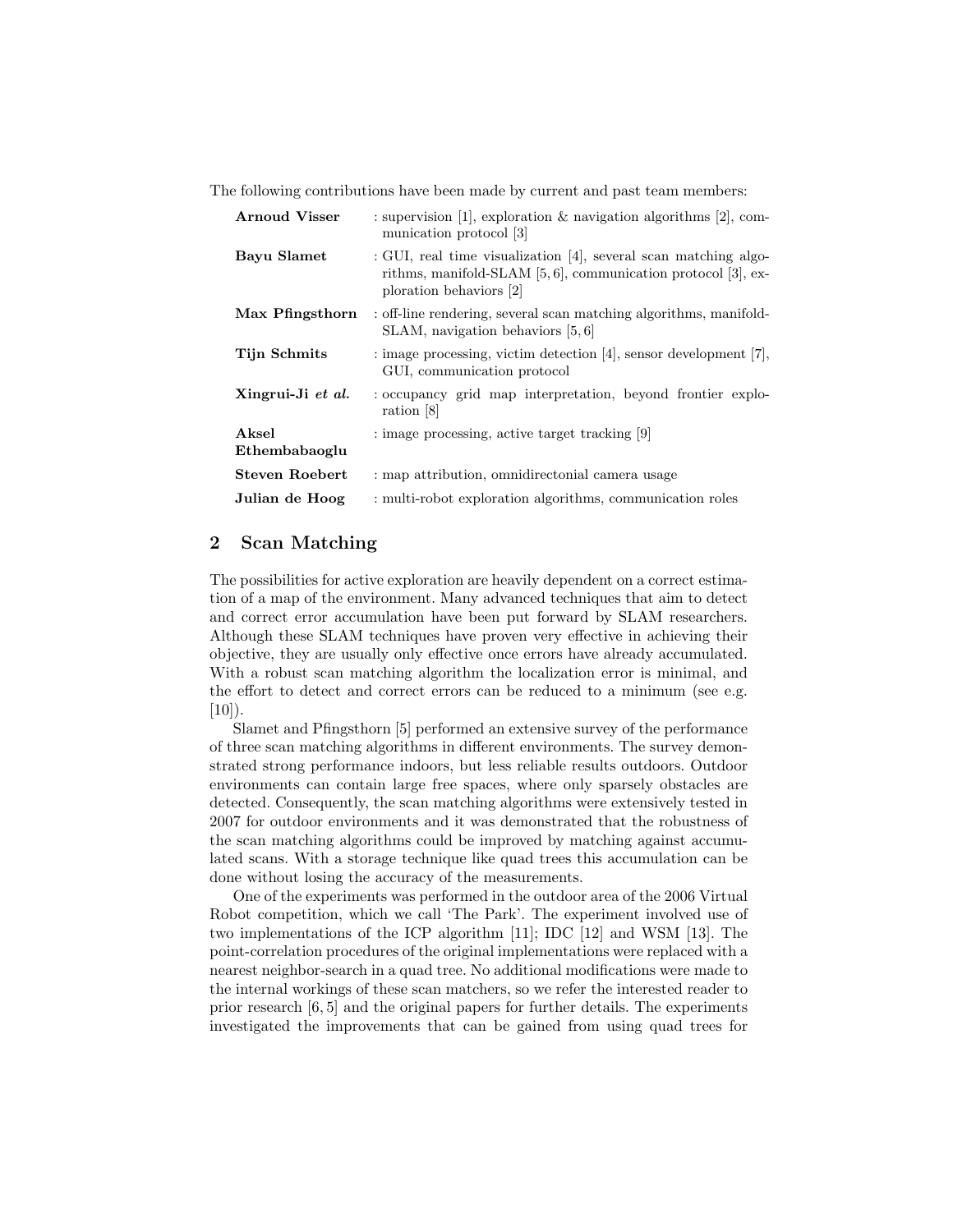both algorithms. The visualizations were created with the standard occupancy rendering techniques from [6]. All presented results are strictly based on scan matching.



Fig. 1. Comparison of scan matching algorithms for a drive through a park, with poor odometry and sparse range scans.

For the experiment, an area of approximately 80 by 40 meters was used, with the robot starting in the bottom-right corner and traversing the park in a clockwise direction. The robot's path is shaded with gray for clarity and should describe a single closed loop from tip to tail. Both original scan matchers accumulate significant error; IDC 'overshoots' the end of the loop and WSM leaves a gap of several meters. Using the accumulated scans in the q-tree both IDC and WSM close the loop implicitly. Over the whole dataset the average correlation distance reduces from 9.83 mm to 4.83 mm for IDC and from 10.20 mm to 5.62 mm for WSM.

## 3 Localization and Mapping

The mapping algorithm of the Joint Rescue Forces is based on the manifold approach [10]. Globally, the manifold relies on a graph structure that grows with the amount of explored area. Nodes are added to the graph to represent local properties of newly explored areas. Links represent navigable paths from one node to the next.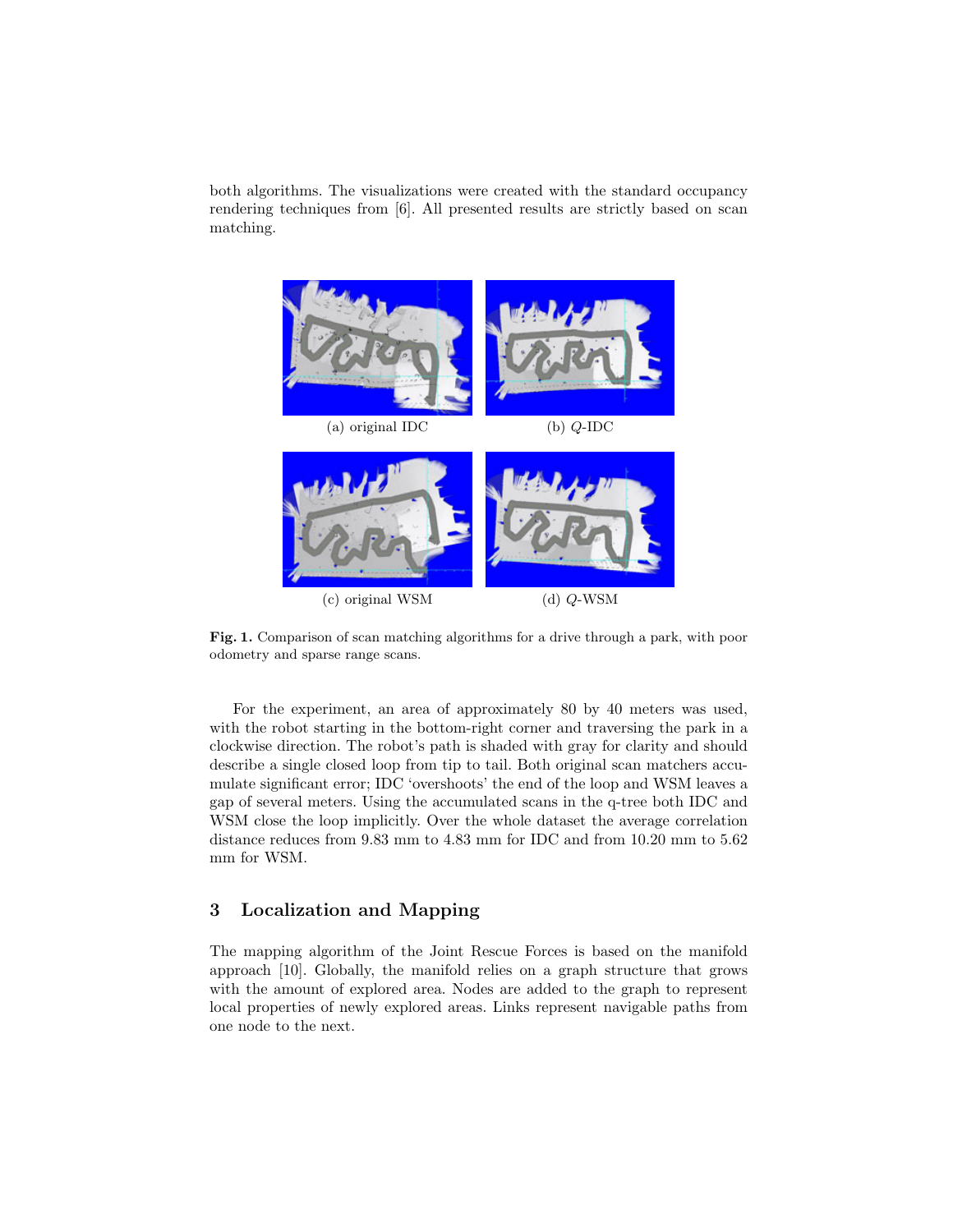The mapping algorithm is not dependent on information about the movement of the robot for the creation of links. In practice the displacement as reported by the inertial navigation sensor serves as an initial estimate for scan matching. Outdoors, the measurements of the GPS sensor are used. Thereafter, displacement is estimated by comparing the current laser scan with laser scans recorded shortly before, stored in nearby nodes of the graph. As soon as the displacement becomes so large that the confidence in the match between the current scan and the previous scan drops, a new node is created to store the scan and a new link is created that corresponds to the displacement. A new part of the map is learned.

As long as the confidence is high enough, the information on the map is sufficient and no further learning is necessary. The map is just used to get an accurate estimate of the current location. The localization algorithm maintains a single hypothesis about where the robot currently is and does an iterative search around that location when new measurement data arrives. For each point the correspondence between the current measurement data and the previous measurement data is calculated. The point with the best correspondence is selected as the center of a new iterative search, until the search converges. Important here is the measure for the correspondence. For the Joint Rescue Forces, several scan matching algorithms are available (as introduced in the previous section) which can be used as correspondence measure.

The graph structure means that it is possible to maintain multiple disconnected maps. In the context of SLAM for multiple robots, this makes it possible to communicate the graphs and to have one disconnected map for each robot. Additionally, it is possible to start a new disconnected map when a robot loses track of its location, for example after falling down stairs.

The graph structure of the manifold can be easily converted into occupancy grids with standard rendering techniques, as demonstrated in Fig. 1 and [6].

#### 4 Multi-Robot Exploration

The approach of the UvA Rescue Team in previous years [14, 4] was to passively acquire the information to be stored in the map while the robot or operator was wandering around pursuing other objectives, like finding victims. This year however the focus will be on *active* exploration: to explicitly plan the next exploration action a which will increase the knowledge about the world the most. In this paradigm victim finding becomes the side-effect of efficient exploration.

A key aspect of this year's approach is that the information gain for areas of the environment not yet visited by the robot can be estimated with longrange laser range measurements. It is possible to generate two occupancy grids simultaneously [8]: one based on the maximum sensing range  $r_{max}$  of the range sensing device and another one based on a more conservative safety distance  $r_{safe}$ . Typical values for  $r_{max}$  and  $r_{safe}$  are 20 meters and 3 meters respectively.

The result is that the safe region determined by  $r_{safe}$  is a subset of the open area. Frontiers can then be extracted on the boundaries of the safe region where the robot can enter free space, and the area beyond each frontier (i.e. its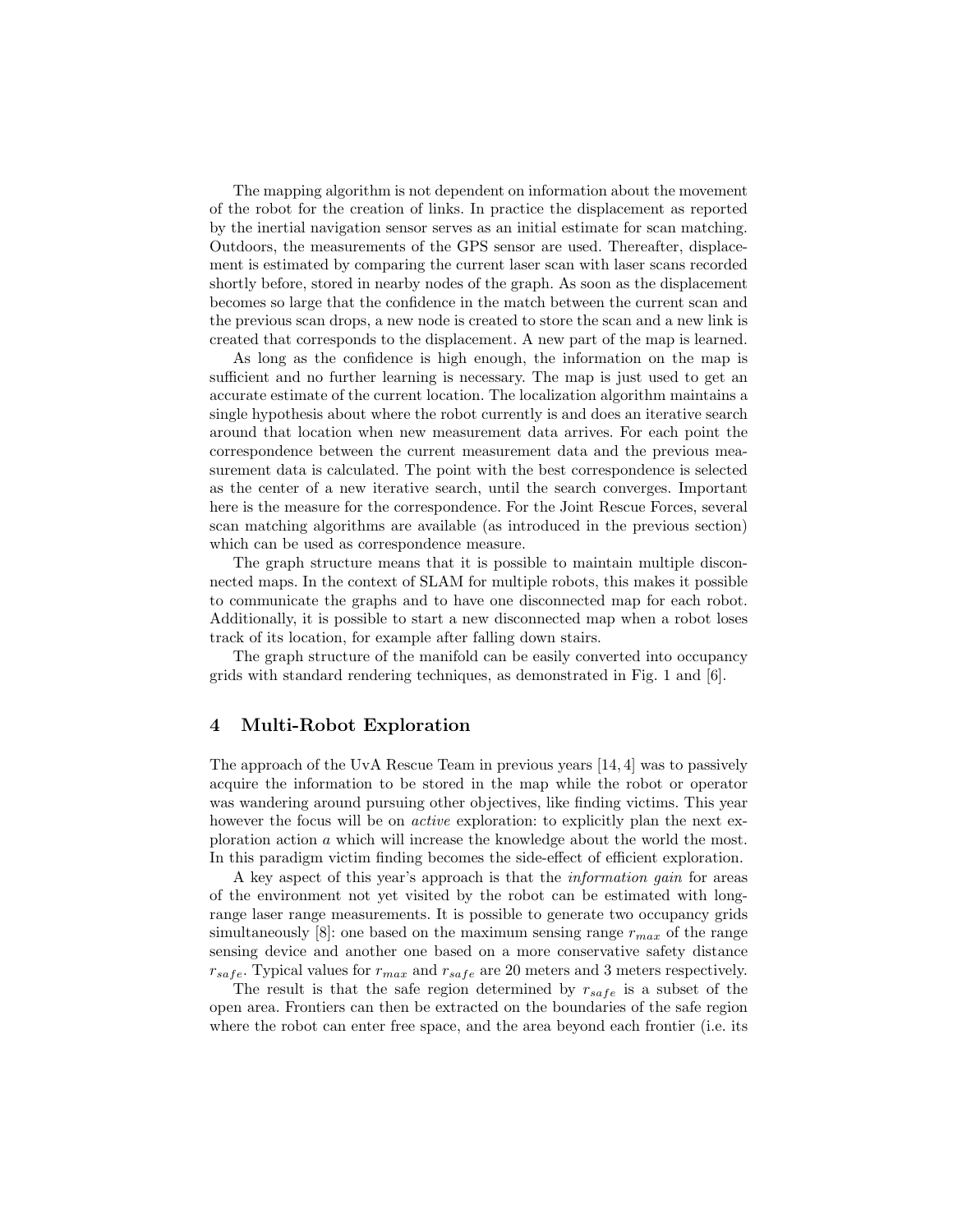associated information gain) can be estimated directly from the current map by calculating the amount of free space detected beyond it. For each frontier it is also straightforward to calculate how hard it is to reach (i.e. its associated movement cost) using a path planner.

Knowing both (i) the information gain and (ii) the movement cost for each frontier allows for active exploration. As discussed in [2], active exploration of the robots can be easily tuned by adjusting the balance between these two values. Shifting the balance in favor of information gain has the effect that robots explore mainly the corridors, while shifting the balance towards movement costs has the effect that the robots enter the rooms along the corridors.

An additional increasingly important consideration in multi-robot exploration is communication. Knowledge attained by the robots is only useful if it reaches the ComStation, but in many environments significant areas will be out of direct communication range. The extent of this range is difficult to predict, because it depends on the number and nature of obstacles in the line between the robot and the ComStation.

In our approach [3], typical signal levels in the environment are learned during exploration, to facilitate a more reliable prediction of communication success. The predicted signal levels are then incorporated into the estimation of the information gain: the more likely a robot will be able to communicate its knowledge from a certain area, the more interested it will be in exploring this area.



Fig. 2. One robot explores while two robots act as relays in passing information about Room B to the ComStation in Room A. Grey circles indicate communication ranges.

At the same time, however, there will inevitably be areas in the environment that are out of range but should still be explored. Knowledge gained about these areas by a robot may either be physically carried back to the ComStation, or communicated multi-hop to one or more robots acting as relays between the exploration area and the ComStation (see Fig. 2). The latter approach is likely to be more efficient in most scenarios, and will be implemented by dynamically assigning specific roles (such as explorer or relay) to robots during the ongoing exploration effort.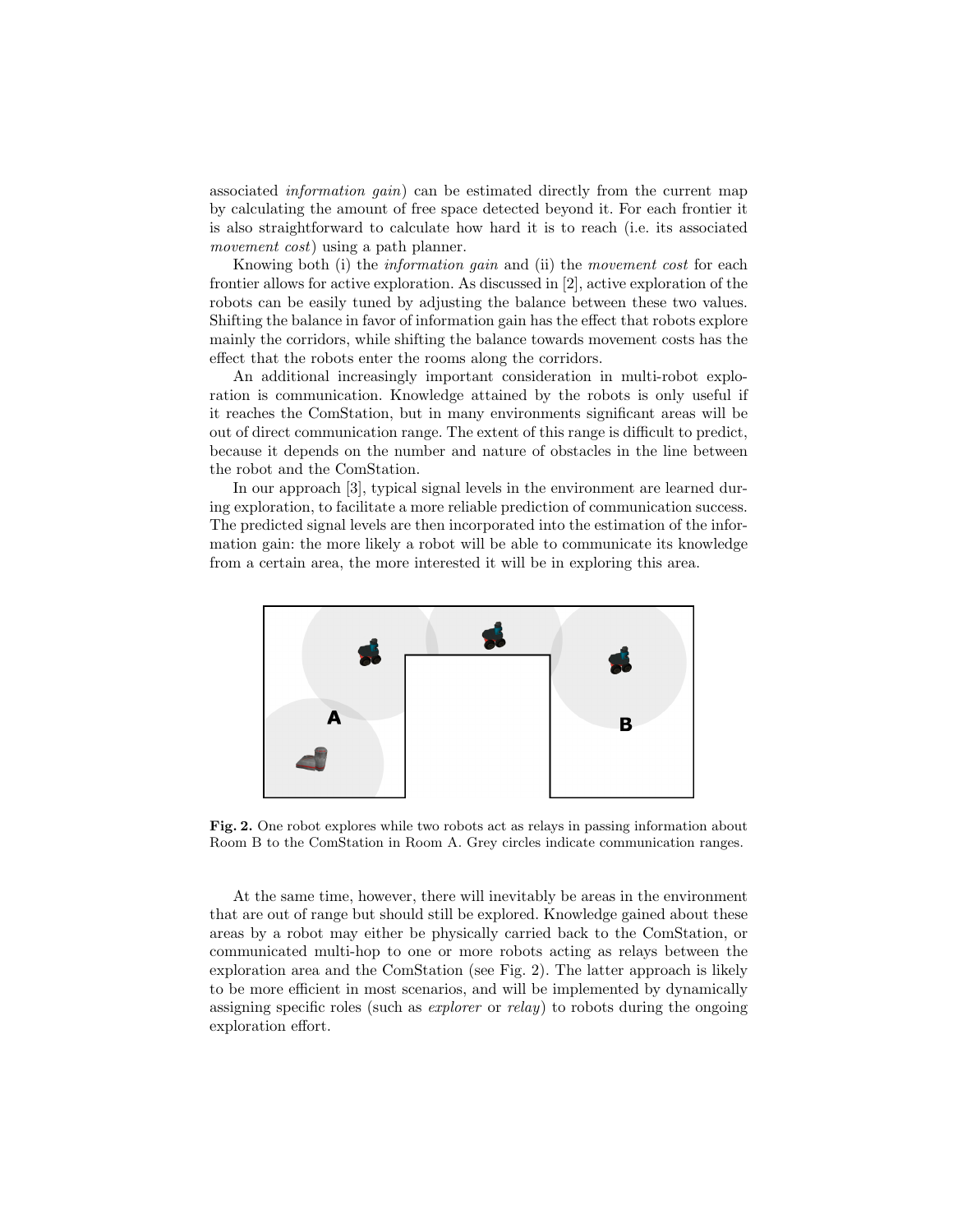For the 2008 competition, extensive use will also be made of a-priori maps. The information gain can be better estimated with the difficult mobility areas indicated on the a-priori map. The prediction of communication success can be initiated based on the estimate of communication difficulty. The movement costs can be better estimated with level of difficulty of mobility.

## 5 Victim detection

Camera images can be used to automatically detect victims, independent from the Victim sensor provided by USARsim, as indicated in [4]. This independent information can be used to increase the robustness of the detection. This year the OmniCam sensor<sup>3</sup> is introduced in USARsim [7]. An omnidirectional catadioptric camera has some great advantages over conventional cameras, one of them being the fact that visual landmarks (such as victims) remain in the field of view much longer than with a conventional camera. This characteristic will be exploited during the competition.



Fig. 3. The UvA robot lab seen through an omnidirectional catadioptric camera (both real and simulated).

The Unreal Engine only allows a limited number of flat mirrors. To create an omnidirectional catadioptric camera with a parabolic mirror several security cameras are placed at the Effective Viewpoint inside the mirror, and their 2D images are displayed with UV-mapping on the parabolic 3D-surface in front of them. A normal UsarSim camera collects the world as displayed on the parabolic 3D-surface. As can been seen in Fig. 3, the result is very realistic.

Omnidirectional camera pictures can be transformed to a cylindrical view according to the following equations describing the relation between cylindrical

<sup>3</sup> The OmniCam package is available at http://student.science.uva.nl/ ~tschmits/USARSimOmniCam/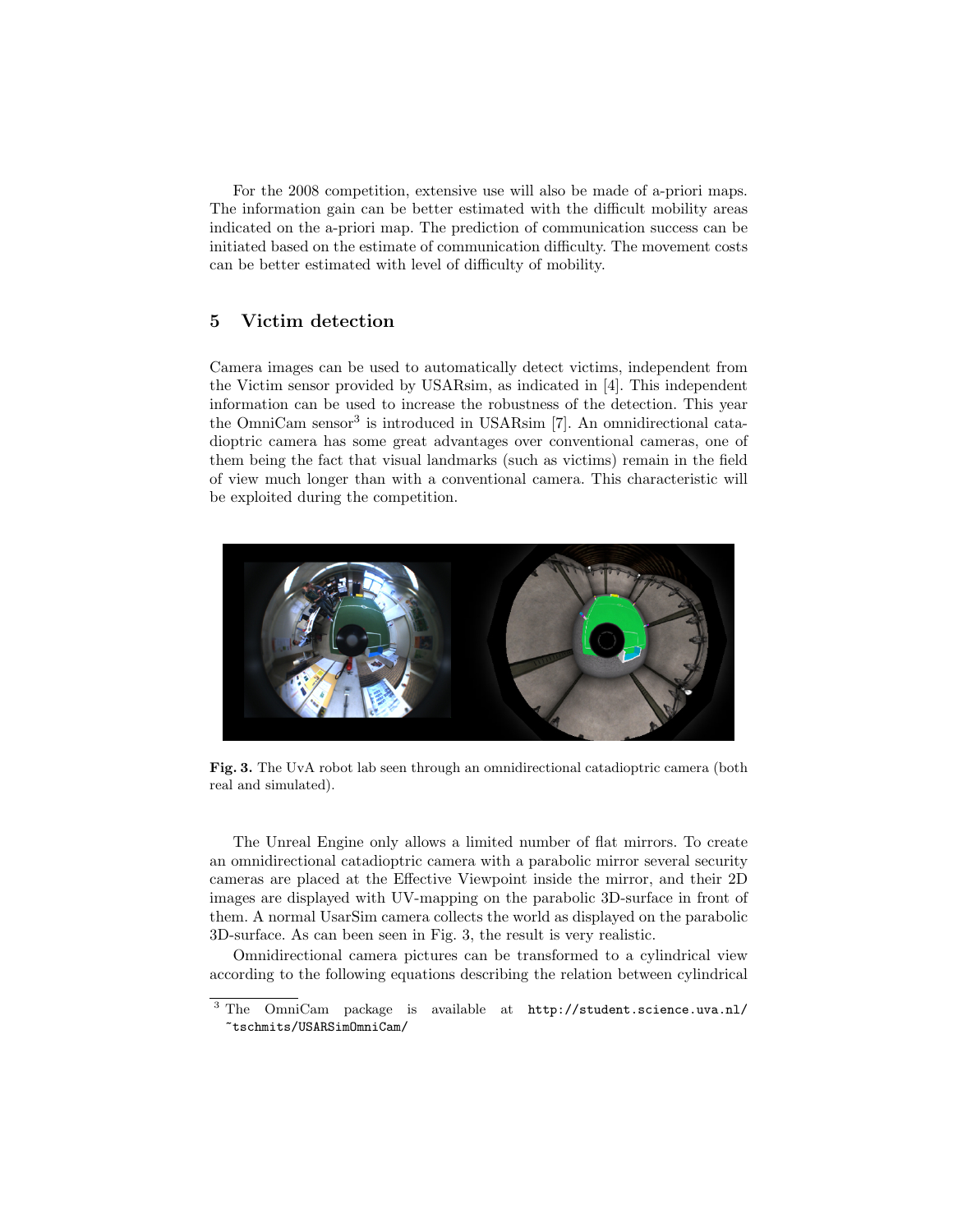$u_{cyl}, v_{cyl}$ -coordinates and omnidirectional  $x_{omni}, y_{omni}$ -coordinates [15].

$$
x_{omni} = \left(r_{omni} \cdot \frac{x_{cyl}}{X_{cyl}}\right) \cos\left(2\pi \cdot \frac{y_{cyl}}{Y_{cyl}}\right) \tag{1}
$$

$$
y_{omni} = \left(r_{omni} \cdot \frac{x_{cyl}}{X_{cyl}}\right) \sin\left(2\pi \cdot \frac{y_{cyl}}{Y_{cyl}}\right) \tag{2}
$$

In this equation the variable  $r_{omni}$  defines the maximum radius of the omnidirectional image in pixels, while  $U_{cyl}$  and  $V_{cyl}$  describe the width and height of the cylindrical image respectively. The result is shown in Figure 4.



Fig. 4. The UvA robot lab seen with a cylindrical view (both real and simulated)

Equivalently, the omnidirectional pictures can be transformed to a Birds-Eye view. The correspondence between a pixel in the omnidirectional image  $p_{omni} = (x_{omn}, y_{omn})$  and a pixel in the Birds-Eye view image  $p_{be} = (x_{be}, y_{be})$ is defined by the following equations:

$$
x_{omni} = \left(r_{omni} \cdot \frac{\arctan\left(d/h_{EV}\right)}{\frac{1}{2}\pi}\right)\cos(\phi) \tag{3}
$$

$$
y_{omni} = \left(r_{omni} \cdot \frac{\arctan\left(\frac{d}{h_{EV}}\right)}{\frac{1}{2}\pi}\right)\sin(\phi) \tag{4}
$$

where d is defined by  $d = \sqrt{x_{be}^2 + y_{be}^2}$ ,  $\phi$  is defined by  $\phi = \arctan x_{be}/y_{be}$ . The variable  $h_{EV}$  is defined by the distance between the omnidirectional camera effective viewpoint (OCEV) and the projection plane in pixels, dictated by the scale of the desired birds-eye image.